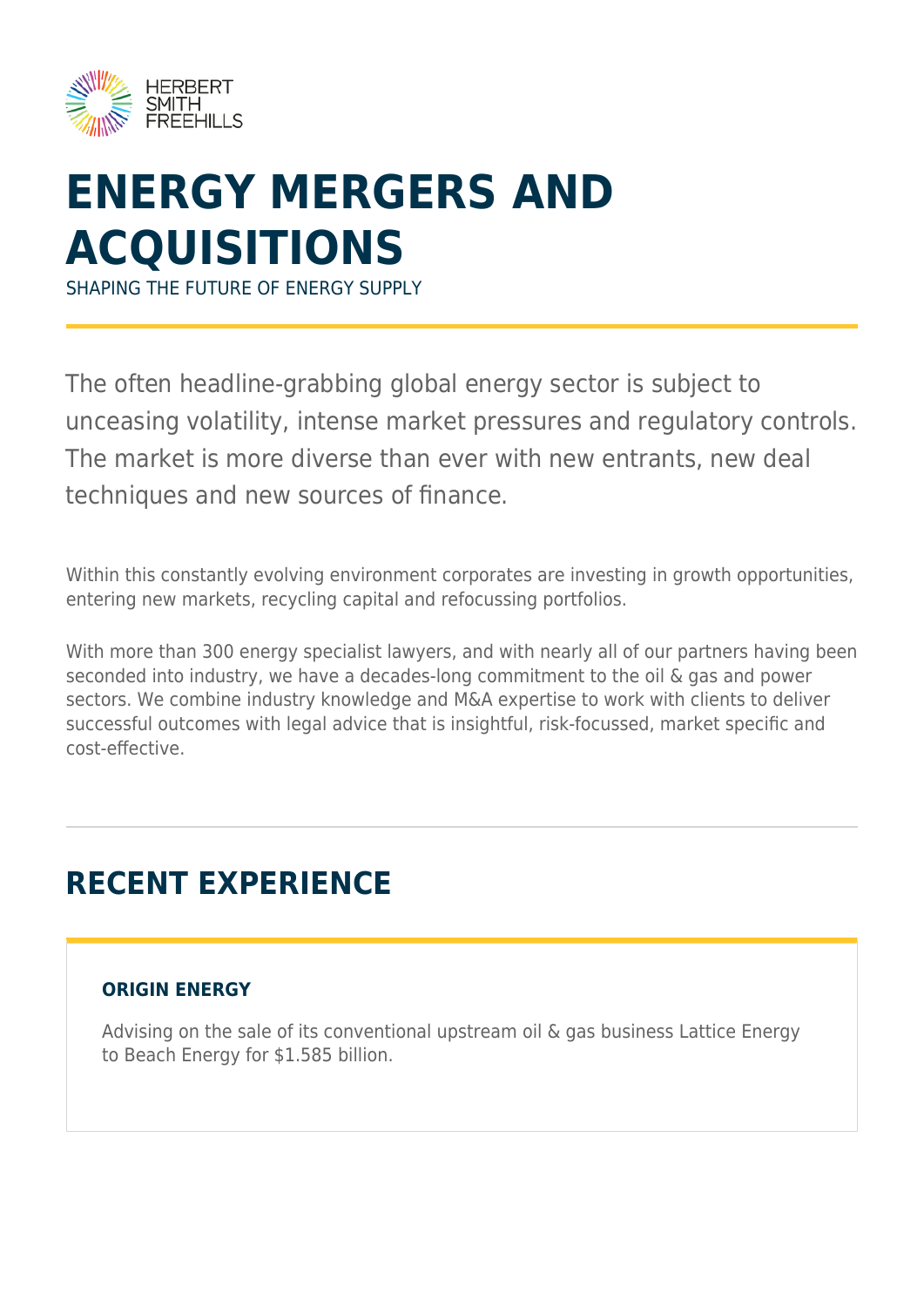#### **MERCURIA ENERGY GROUP**

Advising on the reverse takeover to effect the combination of Petrolera El Trébol and Andes Energia, waiver of Rule 9 of the Takeover Code and readmission of the enlarged share capital of Phoenix Global Resources (formerly Andes Energia) on AIM.

#### **E.ON SE**

Advising on its disposal by way of auction of a package of UKCS assets including over 80 licences in the West of Shetland, Southern and Central North Sea to Premier Oil group.

#### **BP**

Advising on agreements with Kosmos Energy to acquire a 62% working interest, including operatorship, of Kosmos' exploration blocks in Mauritania and a 32.49% effective working interest in Kosmos' Senegal exploration blocks.

#### **CHEVRON**

Advising on the disposal of its geothermal assets and related power business interests in Indonesia and the Philippines to Star Energy, AC Energy and Electricity Generating Public Company.